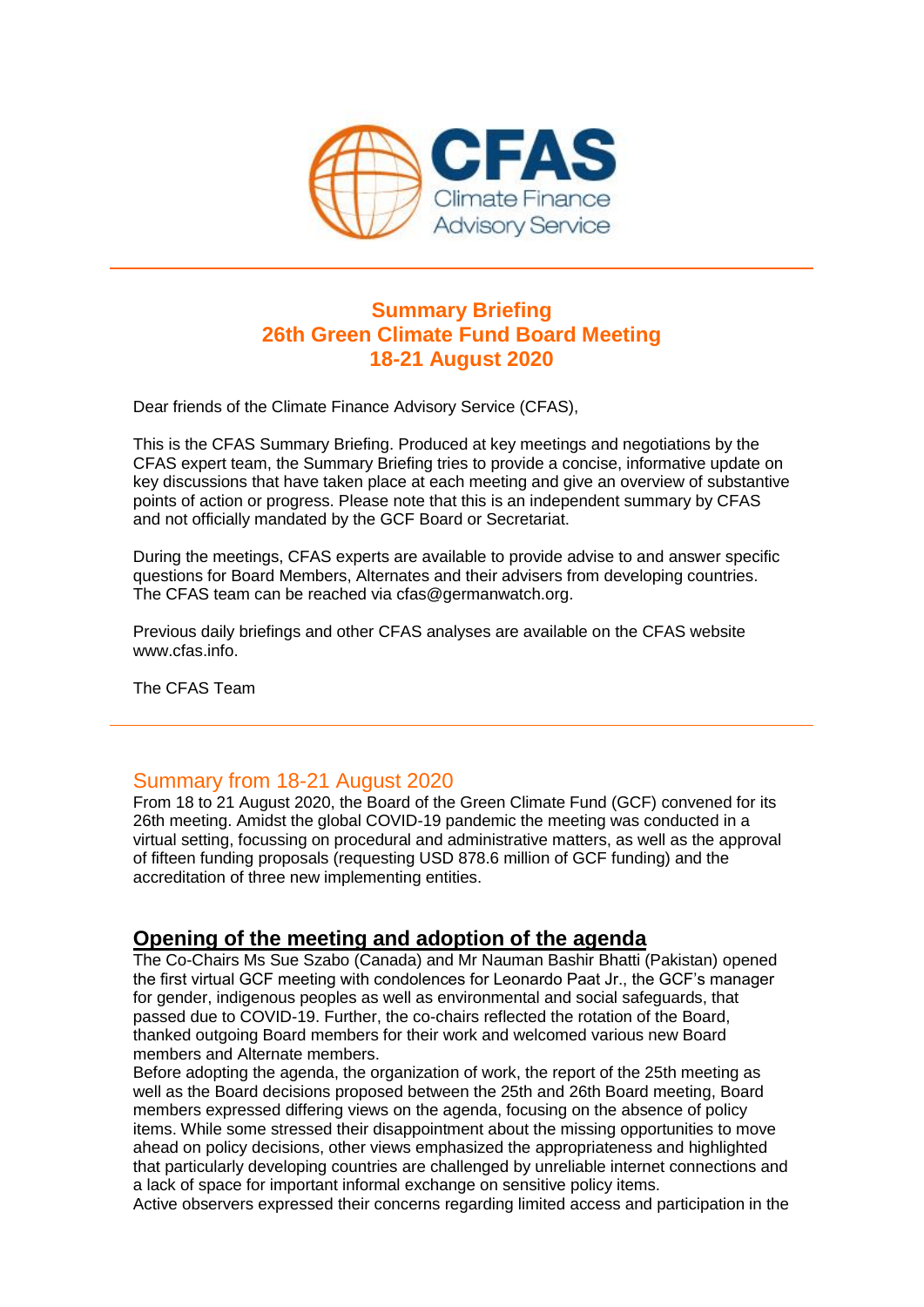virtual meetings as well as in interaction with other stakeholders such as Accredited Entities. They stressed that an earlier communication of envisaged funding proposals for B.27 would facilitate the active observers' work.

## **Report on the activities of the Secretariat**

The Co-Chairs invited the Executive Director Mr. Yannick Glemarec to report on the Secretariats' activities. His report provided an update on the activities undertaken from 1 January to 30 June 2020, with a focus on the key goals of the 2020 work plan of the Secretariat. Hereby, the COVID-19 pandemic implications have been reflected in various activities. With regards to readiness, the Secretariat reported several improvements such as the publication of a new guidebook, the launch of an e-submission system and significant efficiency gains that reduced the average required days for readiness grant approval by 70% since 2015. To support green recovery of developing countries, the Secretariat also proposed some fast response approaches in the light of COVID-19. Those green recovery elements were contentious among Board Members. Some emphasized their view of the GCF representing an institution limited to climate action activities, while others interpreted the scope in a broader manner taking into account green economy development.

With regards to its internal procedures, the Secretariat implemented new automated processes and strengthened its institutional capacity through hiring of new employees, establishing a staff culture and developing COVID safety guidelines. Regarding the GCF's replenishment process, the Secretariat stressed that it intends to further expedite the conversion of pledges to signed contributions. Despite the pandemic, it considered the risk of not-fulfilled pledges to be low.

The Board welcomed the Secretariats' activities in the challenging environment of COVID-19 and encouraged it to continue accelerating the implementation of approved readiness proposals, projects and programmes as well as remaining accreditation matters.

## **Reports from Board committees, panels and groups**

The co-chair outlined the scope of reports from board committees, panels and groups prepared for B.26, comprising reports from the Accreditation Panel, the Budget Committee, the Ethics and Audit Committee, the Investment Committee, the Independent Technical Assessment Panel (ITAP), the Risk Management Committee and the Accreditation Committee.

A discussion among Board members evolved in relation to the Accreditation Committee, where some Board members had expressed a complaint in relation to notes perceived as inaccurate in Annex 3 of the report on the Accreditation Committee meeting. The Co-Chair explained that because of these concerns, the report of the committee had not yet been shared with the Board.

The Board member chairing the Adaptation Committee expressed disagreement with the fact that the report had not been shared with the Board, as it was finalised and adopted on a no-objection basis on 28th of July. A number of Board members pointed out their procedural concerns and that this was a matter of relevance beyond the specific committee. In their view, even though the Board members may disagree on substance, following agreed procedures was important and such a situation should not hinder reports being shared with all Board members. On this basis, the Board could then come back to the substantive issues. The Co-Chair suspended the item after this discussion for further consideration of a solution.

## **Reports from the independent units**

#### Report of the Independent Evaluation Unit (IEU)

The head of the IEU, Ms Jyotsna Puri, presented key aspects of the unit's recent work, which included the completed independent assessment of GCF's country ownership approach, the independent evaluation of environmental and social safeguards, and the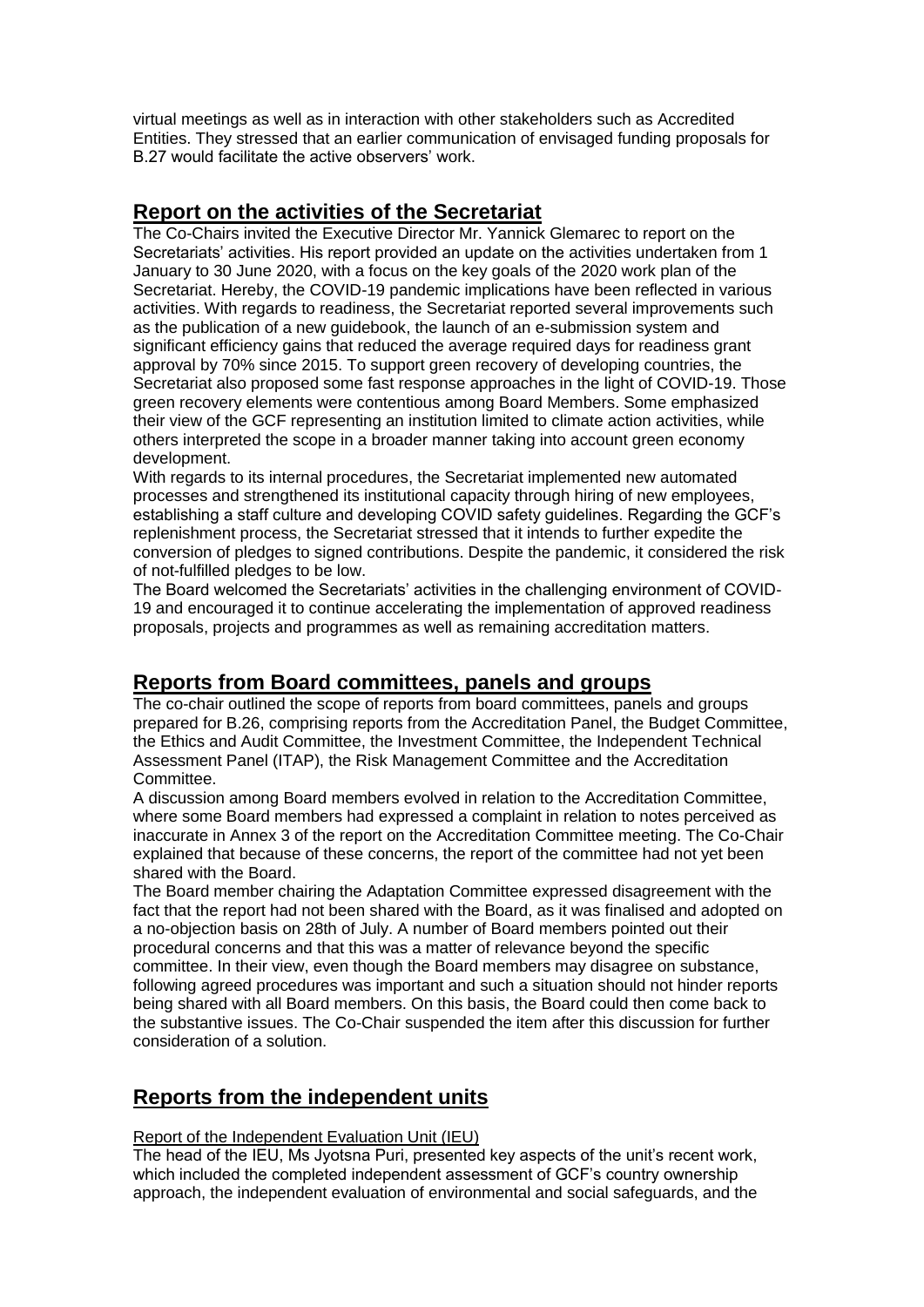translation of key IEU documents into Spanish, French and Arabic. Amongst others, the IEU recommends to clarify country ownership definitions, to consider co-designing projects with International Access Entities and Direct Access Entities, to develop new positive safeguards beyond "do no harm", and to develop a policy on stakeholder engagement. Furthermore, the head of the IEU reported that the IEU newsletter has increasingly led to an active engagement by participants, and that by June 2020 approx. 52% of the annual budget of the IEU has been executed. As the head of the IEU informed that she leaves the GCF, several Board members thanked Ms Puri for her work. One board member suggested to have an informal board meeting to discuss in more detail the evaluation reports completed but not yet discussed so far. Two board members remarked that the reports should adhere to language established in the climate negotiation process in regard to country categorisations and to not apply other categorisations, such as those based on income. A civil society active observer expressed thanks to the leaving head of the IEU and appreciated Ms. Puri's approach towards civil society and indigenous peoples as partners in evaluation efforts.

#### Report of the Independent Integrity Unit (IIU) and the Independent Redress Mechanism (IRM)

The head of the IIU, Mr Ibrahim Pan, introduced the unit's report, including information from the IRM. He highlighted key 2020 achievements, including progress on the policy on administrative remedies and exclusions and the investigation standards. Both, policy and standard, are expected to come to the Board for B.27. Furthermore, he reported on a review of the integrity policies with regard to their effectiveness. This is a process to prepare recommendations on improvements for the fiduciary standards. It was further reported that seventeen new cases of complaints have been opened, while thirteen cases have been closed. No complaints were received specifically on sexual harassment in relation to GCF projects. The IIU also reported that 32% of the annual budget had been spent, the underutilisation is linked in particular to smaller travel and workshop expenses due to COVID-19. It is expected that 65-70% would be spent by the end of year. The CSO active observer welcomed the IRM's advisory report on the prevention of Sexual Exploitation, Abuse and Harassment (SEAH) with full support for its recommendations. Eventually, the Board agreed to formally take note of the reports, and the Co-Chair closed the item.

## **Report on the activities of the Co-Chairs**

The Co-Chairs invited the Board to consider the report of the Co-Chairs, which covered their activities since B25th. The Board took note of the report without further comments.

### **Guidelines on decision-making without a Board meeting**

Due to time constraints, this item was deferred to B.27, in order to allow more time for interaction and further consultations between Board Members. The Co-Chairs suggested establishing a Board committee that will lead the consultations.

## **Status of GCF resources, pipeline and portfolio performance**

The Co-Chair invited the Secretariat to provide an update on the overall status of resources, pipeline and portfolio performance of the GCF. As of June 2020, the GCF Board has approved USD 5.3 billion for 128 projects and programmes from 39 accredited entities (AEs) and distributed across 103 developing countries. USD 13.6 billion were mobilised by the Fund as co-financing. Furthermore, the GCF has committed USD 0.3 billion for 376 readiness support activities in 136 countries and project preparation support provided to 25 countries with a focus on direct access entities. Based on the estimation of the accredited entities, the approved projects are expected to reduce 0.9 billion tonnes of carbon dioxide equivalent of greenhouse gases and impact 351 million (direct and indirect) beneficiaries. The report noted that a wide range of financial instruments are utilized under the GCF portfolio, with the largest portion being financed by loans and grants, followed by equity,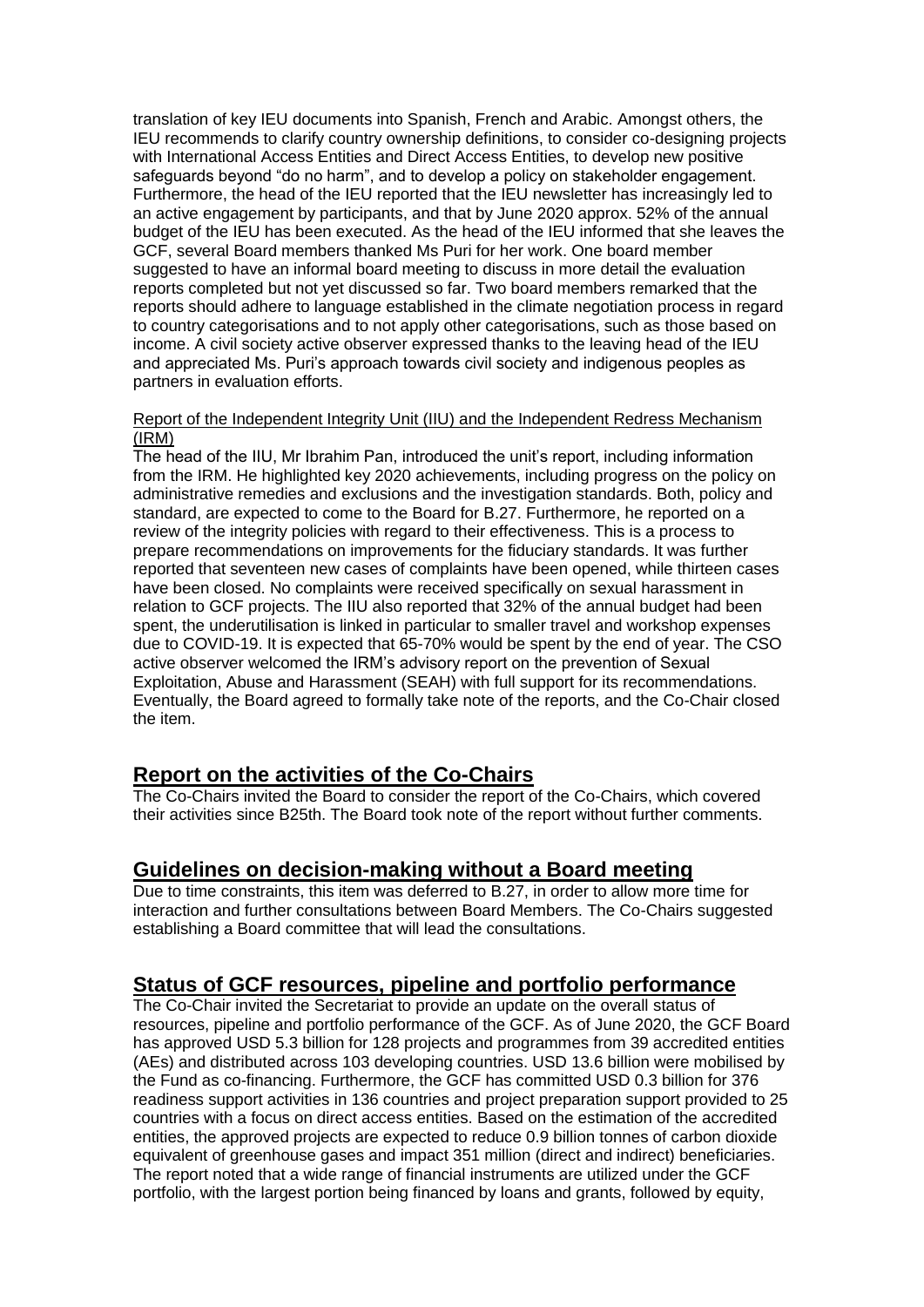results-based payment and guarantees. One specific focus of the Secretariat's presentation was on observed COVID-19 influence, reducing the total disbursement projections from USD 1.8 billion to USD 1.5 billion by the end of the year. In its response to the report, the Board expressed concerns about the pandemic impact on the GCF portfolio and asked the Secretariat to develop appropriate responses. Furthermore, some Board members raised concerns about a shift of resources towards mitigation, an underrepresentation of adaptation activities in the concept note and funding proposal pipeline, a non-balanced allocation between international and direct access entities as well as an underrepresentation of other instruments than loans and grants. Some members suggested having separate LDC figures in the presentations of numbers. The active observers raised concerns about the REDD+ pilot activity impacts.

## **Consideration of funding proposals**

The Board considered fifteen funding proposals requesting USD 878.6 million of GCF funding. Three of the funding proposals were considered under the Simplified Approval Process. The Secretariat reported that with the approval of the proposed fifteen funding proposals the total number of projects and programmes approved would reach 143, worth USD 6.2 billion of GCF funding and a total value of USD 21.2 billion, when taking cofinancing into account.

Board members welcomed the general introduction by the Secretariat and thanked GCF and ITAP for the work conducted despite difficult circumstances amidst the global COVID-19 pandemic. Several members expressed satisfaction with the many funding proposals addressing forestry, land use and ecosystem services. Some members highlighted the importance of REDD+ instruments in the GCF for developing countries and the relevance of the REDD+ pilot programme. Others stressed the need to aim for REDD+ funding proposals with the highest impact and environmental integrity, rather than applying a firstcome first-serve approach, while also suggesting a review of the REDD+ pilot programme once the US\$500 million funding envelope was exhausted, in order to generate lessons learned. Concerns were raised by several Board Members regarding the limited share of funding proposals from direct access entities among those presented for B.26, as well as in the overall GCF project portfolio. Similarly, members alluded to the low amount of funding proposals targeting adaptation in the batch of projects for this meeting, as well as those that involved the private sector. Last but not least, some members highlighted the low share of funding proposals in the overall GCF project portfolio with a focus on the result area of "low emission transport" (only 2% of projects overall).

The Board decided to approve all fifteen funding proposals:

- **FP129:** *Afghanistan Rural Energy Market Transformation Initiative – Strengthening Resilience of Livelihoods Through Sustainable Energy Access;* UNDP; Afghanistan; US\$17.2 million in GCF funding
- **FP130:** *Indonesia REDD-plus RBP for results period 2014-2016;* UNDP; Indonesia; US\$103.8 million in GCF funding
- **FP131:** *Improving Climate Resilience of Vulnerable Communities and Ecosystems in the Gandaki River Basin;* IUCN; Nepal; US\$27.4 million in GCF funding
- **FP132:** *Enabling Implementation of Forest Sector Reform in Georgia to Reduce GHG Emissions from Forest Degradation;* GIZ; Georgia; US\$38.6 million in GCF funding
- **FP133:** *Resilience to hurricanes in the building sector in Antigua and Barbuda; Department of Environment,* Ministry of Health and Environment, Government of Antigua and Barbuda; Antigua and Barbuda; US\$32.7 million in GCF funding
- **FP134:** *Colombia REDD+ Results-based Payments for results period 2015-2016;*  FAO; Colombia; US\$28.2 million in GCF funding
- **FP135:** *Ecosystem-based Adaptation in the Indian Ocean - EBA IO;* AFD; Comoros, Madagascar, Mauritius and Seychelles; US\$38 million in GCF funding
- **FP136:** *Resilient Landscapes and Livelihoods Project;* World Bank; Ethiopia; US\$165.2 million in GCF funding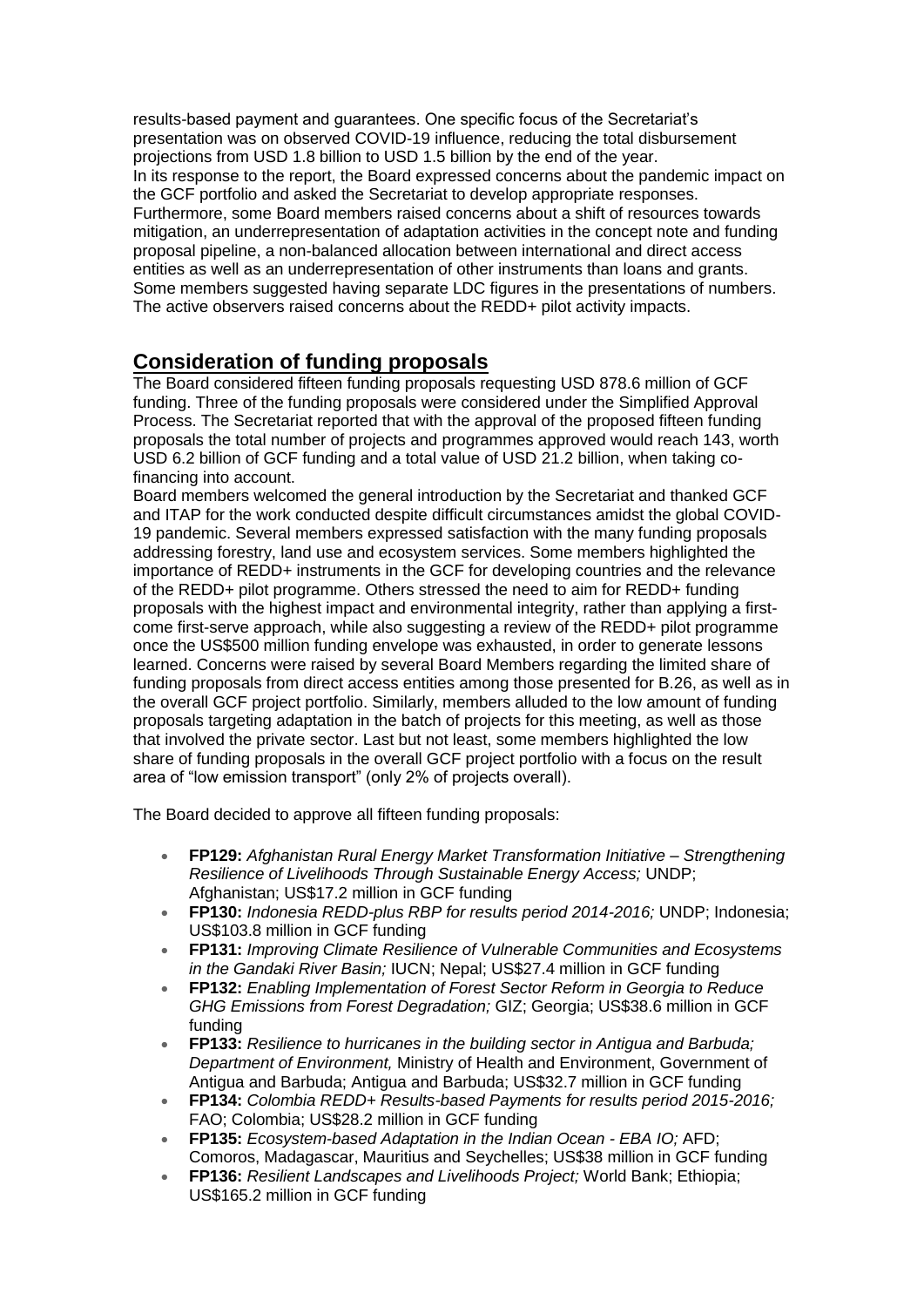- **FP137:** *Ghana Shea Landscape Emission Reductions Project;* UNDP; Ghana; US\$30.1 million in GCF funding
- **FP138:** *ASER Solar Rural Electrification Project;* BOAD; Senegal; US\$88.8 million in GCF funding
- **FP139:** *Building resilience in the face of climate change within traditional rain fed agricultural and pastoral systems in Sudan;* UNDP; Sudan; US\$25.6 million in GCF funding
- **FP140:** *High Impact Programme for the Corporate Sector;* EBRD; Armenia, Jordan, Kazakhstan, Morocco, Serbia, Tunisia and Uzbekistan; US\$258 million in GCF funding
- **SAP014:** *Forest resilience of Armenia, enhancing adaptation and rural green growth via mitigation;* FAO; Armenia; US\$10 million in GCF funding
- **SAP015:** *Promoting zero-deforestation cocoa production for reducing emissions in Côte d'Ivoire (PROMIRE);* FAO; Cote d'Ivoire; US\$10 million in GCF funding
- **SAP016:** *Fiji Agrophotovoltaic Project in Ovalau;* FDB; Fiji; US\$5 million in GCF funding

Funding proposals **FP134** and **FP139** and **FP140** required some further interaction and consultations between Board members.

Several Board members expressed their concerns on **FP134**, thus suggesting to have adjustments regarding the conditions of project approval. One Board member indicated concerns with regards to the REDD+ scorecard that was approved at B.18 and how it was interpreted in the proposal. Another concern focused on the context of interpreting high forest, low deforestation developing countries (HFLD). One Board Member expressed that the approval of this proposal should not be a precedent for future projects. Another Board member mentioned that this project should serve as a lesson learned regarding policy gaps. More clarity and better guidance are needed to improve future projects. The civil society active observer highlighted the need to guarantee safe conditions for indigenous communities to participate in the projects' stakeholder engagement process. Finally, adjustments to the conditions were presented and after the Accredited Entity expressed that it could meet the adjustments, the Board Members approved the proposal.

One Board member expressed his objection to the approval of **FP139**. As further consultations did not result in a common Board agreement, the Co-Chairs constituted that all efforts at reaching consensus had been exhausted. Consequently, the funding proposal was put up for a vote by the Board: 23 Board members voted in favour, 1 Board member against the proposal, which was ultimately approved.

Although new conditions for approval had been shared with the Board, **FP140** was difficult to accept for various Board members. They cited the lack of the programmatic approach policy as one impediment. Several Board members raised concerns about sufficient country ownership and emphasized that the approval of this project should not set a precedent for future alike project approvals. However, the Board finally expressed that it does not want to stand in the way of approving this project. Thus, FP140 was ultimately approved for the amount requested.

## **Consideration of accreditation proposals**

The Secretariat presented three new entities for accreditation, of which one is a direct access entity and two are private sector entities. However, the Sumitomo Mitsui Banking Corporation requested to defer the decision on its accreditation. Thus, the Board adopted an amended decision, accrediting two entities, upgrading one accredited entity, and extending the deadline for accredited entities to apply for re-accreditation as a result of COVID-19 related delays. During the Board deliberations, several Board members expressed their concern that the number of DAEs is not increasing sufficiently, in particular from LDCs, and that the accredited DAEs have merely access to small- and micro-funding. In response, the Secretariat informed the Board that nearly half of all DAEs have access to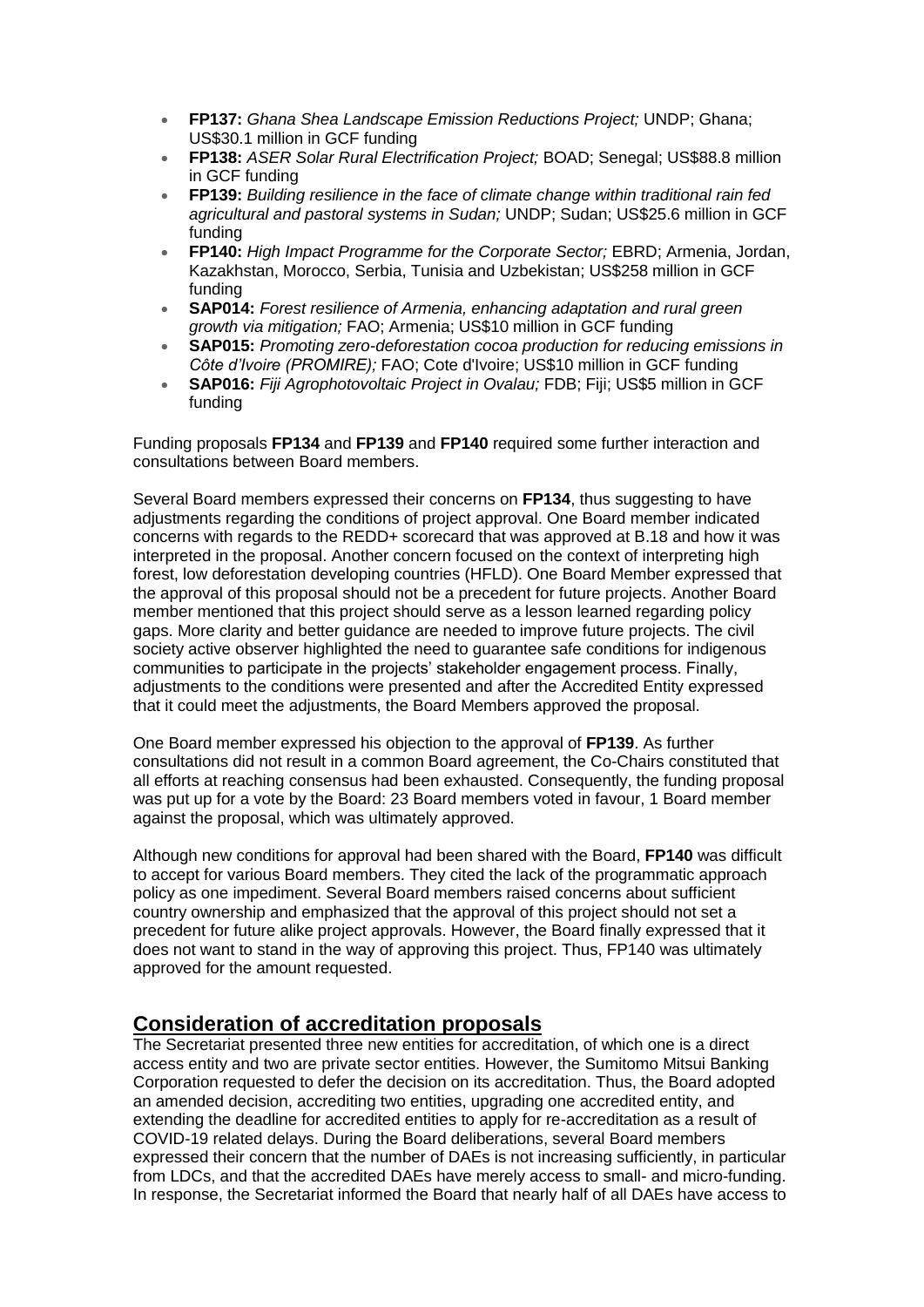medium or high funding. The accreditation panel complemented that thirteen entities are in stage 2 of the accreditation process, being mostly DAEs, several of them from LDCs and majoritarily applying for medium-/large-scale. Furthermore, the DAEs predominantly go through the normal process instead of the fast track and apply for several functions; thus, requiring significant time in advancing in the application process. The panel emphasized that accreditations have partially slowed down due to COVID-19, as field visits have been postponed. In response, the panel will start scheduling virtual site visits. One Board member noted however that the limited progress in accrediting DAEs had existed prior to COVID-19. Another Board member argued that a strategy is required in responding to the challenges posed by COVID-19, such as accepting accreditation with a larger set of conditionalities or going back to fast tracking DAE that have been accredited to the Adaptation Fund. Board members brought forward several suggestions as to how to respond to the limited progress in accrediting DAEs. These suggestions included having an informal session to discuss the accreditation synthesis report and included recommendations, engaging in a comprehensive discussion on a new accreditation strategy to form part of the Updated Strategic Plan, or having key performance indicators on DAE accreditation to guide the Secretariat. The active observers complemented by stating that the international accredited entities need to be held accountable in their role to support DAEs in accreditation and that DAEs should be able to upgrade to medium-/largescale funding if they have proven their capacity to implement GCF projects. They further advocated for baseline assessments to be included in the accreditation process, not just for re-accreditation.

### **Readiness and Preparatory Support Programme – Annual Report 2019 and Work Programme and Budget 2020-2021**

The Secretariat introduced key aspects of the annual report 2019 and an associated budget request for the Readiness and Preparatory Support Programme for 2020–2021. The progress highlighted by the Secretariat includes a number of 388 grants for 139 countries by 31st July, with an approved amount of USD 264 million (among the countries covered are 92 from LDCs, SIDS and Africa as well as 57 adaptation planning grants). The pipeline includes 120 proposals with an amount of more than USD 100 million. The Secretariat representative also noted measures to review the approval process efficiency and summarised an improvement in the duration from first submission to approval by 70% between 2017 and 2019. A core element of the decision proposed was the approval of a USD 162.39 million budget requested for further readiness work .

After the Secretariat's presentation, a Board member expressed reservations for the use of terminologies not contained in key mandates, such as "green recovery" or "green activities", which would raise questions whether resources would be reallocated away from activities related to the Paris Agreement. Several board members welcomed the report, noted the progress in process efficiency and also appreciated the efforts to factor in recent developments such as COVID-19 into the readiness work and the challenges it poses to many developing countries' climate action efforts. Two Board members noted that despite the progress in accelerating the approval process, in their view it often still takes too long and poses unnecessary challenges to countries accessing the fund.

The considerations of the item continued into the last day of the Board meeting. Eventually, the Board adopted the decision on the Readiness and Preparatory Support Programme with an allocation of USD 162.39 million for further activities as part of the 2020-21 work programme. The final decision text includes "to ensure that readiness support for resilient recovery efforts is fully consistent with the existing mandates and decisions of the Board [...]". One constituency had based its support on the deletion of the previously included "green" in terms of the resilient recovery efforts.

## **Review of the Multilateral Organisation Performance Assessment Network (MOPAN)**

This item informed about a MOPAN assessment of the GCF and triggered a contentious discussion around Board procedures. Several Board members expressed their wish to